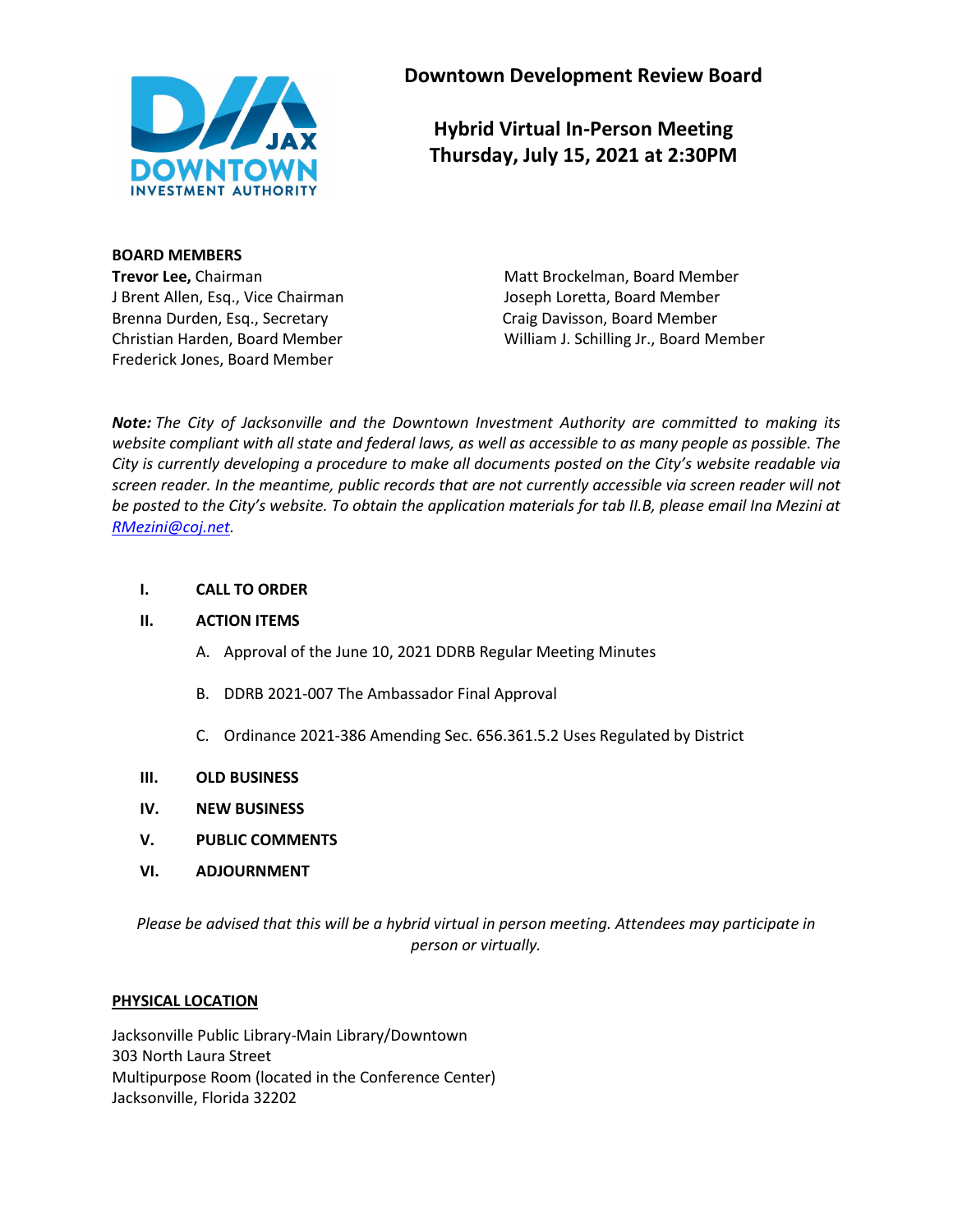Downtown Development Review Board DDRB Meeting Agenda – Thursday, July 15, 2021 Page 2

Visitors are encouraged not to enter City owned public buildings if they have: symptoms of COVID-19, a fever of 100.4 degrees Fahrenheit or higher, are currently undergoing evaluation for COVID-19 infection, a diagnosis of COVID-19 in the prior 10 days or have had close contact with someone infected with COVID-19 during the prior 14 days. Any member of the public entering City owned public building may choose to wear a mask inside the building.

**Directions to Multipurpose Room:** Upon entering Laura Street entrance to the Library, follow directions and signage for temperature check, then proceed into the Main Library. Walk counterclockwise around the grand staircase and you will see signs for the public elevators. Take the elevator down to level C for Conference Level. Exit the elevator and follow hallway out. Turn left out of the hallway and proceed through glass doors into Conference Center. The Multipurpose Room is the first room on the left.

### **VIRTUAL LOCATION**

Interested persons desiring to attend this meeting virtually can do so via Zoom (including by computer or telephone) using the following meeting access information:

**By Computer** <https://zoom.us/j/98596868344?pwd=bFJ1UEhrMmJ2SGNoKzNCdndzTmZLdz09>

**Meeting ID: 985 9686 8344 Passcode: 698693**

**One tap mobile** +1 (646) 558-8656 (New York) +1 (312) 626-6799 (Chicago)

**Find your local number:** <https://zoom.us/u/avyAuMLXj>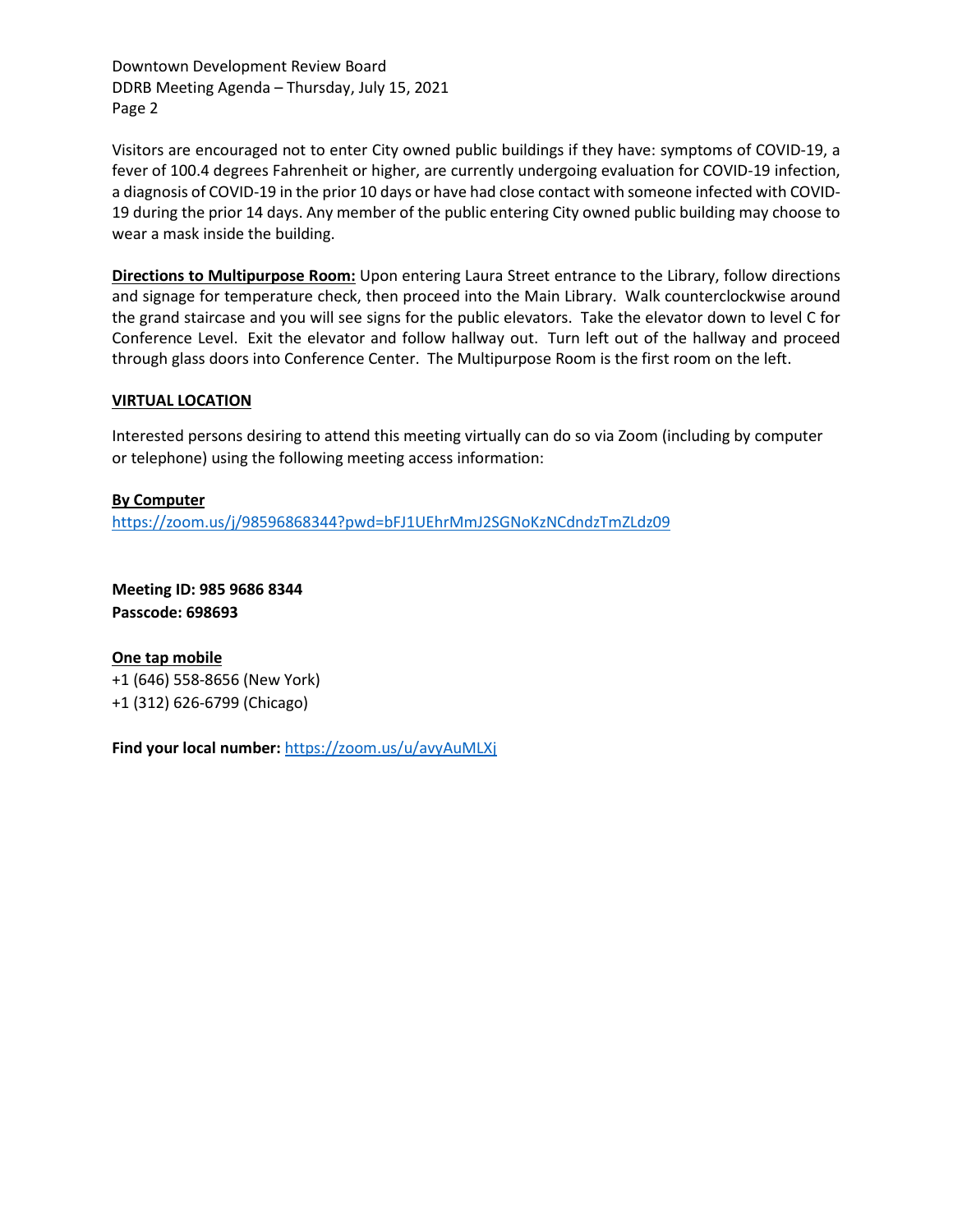

*Thursday, July 15, 2021 2:30 p.m.* 

# **MEETING MINUTES**

**Board Members Present:** T. Lee, Chair; B. Durden, Esq., Secretary; B. Schilling; C. Davisson; and C. Harden

**Board Members Excused:** B. Allen, Esq., Vice Chair; F. Jones; M. Brockelman; and J. Loretta

**DIA Staff Present:** Guy Parola, Operations Manager; Steve Kelley, Director of Downtown Real Estate and Development; Lori Radcliffe-Meyers, Redevelopment Coordinator; Ina Mezini, Marketing and Communications Specialist; and Xzavier Chisholm, Administrative Assistant.

**Representing Office of General Counsel:** Susan Grandin, Esq.

# **I. CALL TO ORDER**

**Meeting Convened: 2:33 p.m.** 

Chairman Lee called the meeting to order at 2:33 p.m.

## **II. ACTION ITEMS**

# **A. APPROVAL OF THE JUNE 10, 2021 DDRB REGULAR MEETING MINUTES**

Chairman Lee opened the floor for comment. Seeing none, Chairman Lee called for a vote.

## **A MOTION WAS MADE BY BOARD MEMBER SCHILLING AND SECONDED BY BOARD MEMBER DURDEN APPROVING THE JUNE 10, 2021 DDRB MINUTES.**

## **THE MOTION PASSED 5-0-0.**

# **B. DDRB 2021-007: THE AMBASSADOR FINAL APPROVAL**

Ms. Radcliffe-Meyers reported that DDRB Application 2021-007 is seeking final approval for the renovation and adaptive reuse of the building known formerly as the Ambassador Hotel at 420 N Julia Street. The project will restore the historic Ambassador hotel and feature 100 rooms, a restaurant, lounge, and fitness center.

Chairman Lee called for the applicant's presentation.

Cyndy Trimmer provided the applicant presentation.

Chairman Lee called for public comment.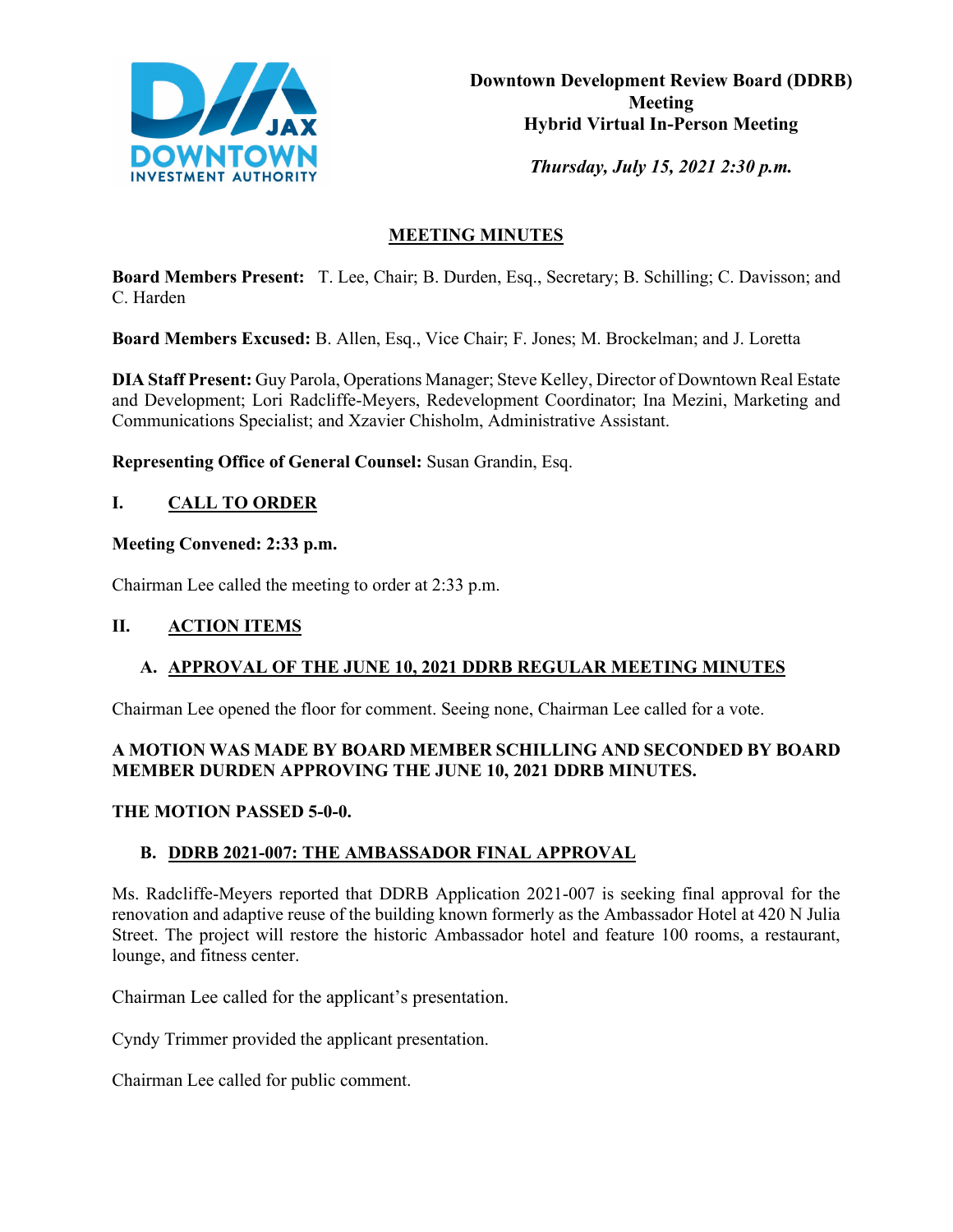Downtown Development Review Board (DDRB) – Hybrid Virtual In-Person Meeting Thursday, July 15, 2021 Page 2 of 3

Mr. Chisholm stated that no public comment requests have been received.

Chairman Lee opened the floor for discussion.

Board Member Davisson thanked the applicant and noted that he is excited to see the restoration of the Ambassador hotel.

Board Member Harden thanked the applicant and stated his excitement for the project.

Board Member Schilling thanked the applicant and requested clarification on whether signage is included in the approval. Ms. Radcliffe-Meyers confirmed that signage is not included, and that the applicant must first go through NPS Historic Preservation, then through DDRB approval if need be.

Board Member Durden thanked the applicant and DIA staff for working through the process and overcoming barriers.

Chairman Lee congratulated the applicant.

Seeing no further discussion, Chairman Lee called for a vote.

## **A MOTION WAS MADE BY BOARD MEMBER HARDEN AND SECONDED BY BOARD MEMBER DURDEN RECOMMENDING APPROVAL OF DDRB APPLICATION 2021-007.**

## **THE MOTION PASSED 5-0-0.**

## **C. ORDINANCE 2021-386: AMENDING SEC. 656.361.5.2 USES REGULATED BY DISTRICT – WITHDRAWN**

## **III. OLD BUSINESS**

No old business.

### **IV. NEW BUSINESS**

No new business.

## **V. PUBLIC COMMENTS**

No public comments.

### **VI. ADJOURNMENT**

There being no further business, Chairman Lee adjourned the meeting at approximately 2:47 p.m.